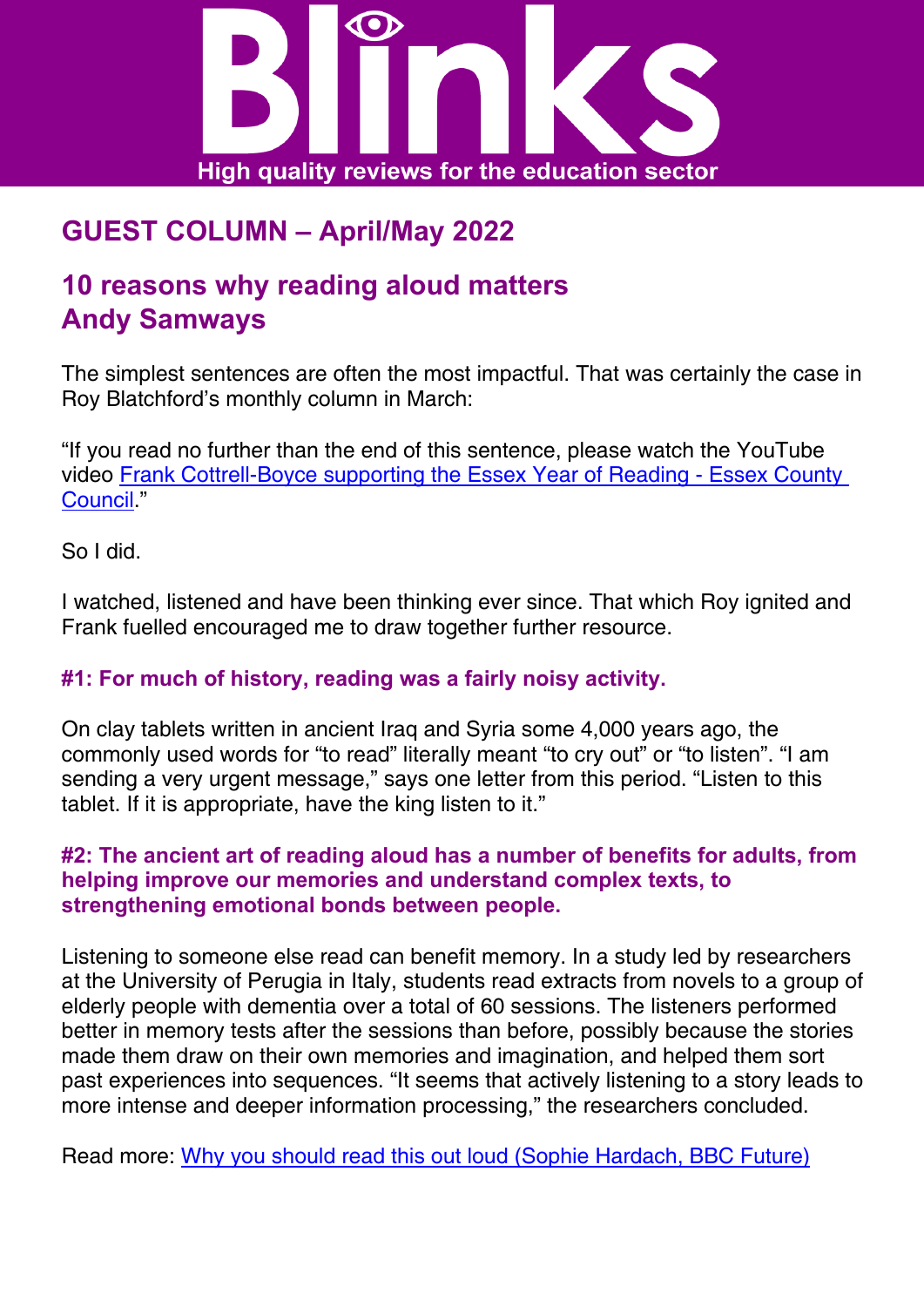#### **#3: In order to understand and be able to write continuous prose, we need to spend a good deal of time immersed in it. One way to do this is to hear it read out loud.**

The way we speak is very different from the way we write - especially from the way we write continuous prose. When we speak, we hesitate, we contract phrases (as with "wouldn't've"), we repeat ourselves, we often leave gaps for others to fill in. Or we might just tail off. We use intonation and gesture to indicate or colour meaning. We use more pronouns than we do when we write, because we can specify who we are referring to with gesture and tone. We use a lot of ums and errs and "you knows" to give ourselves time to think or to hold a listener's attention. And we avoid front-loading sentences with phrases and clauses that delay getting to the main point. Continuous prose flows without hesitation.

Read more: [Why reading aloud is a vital bridge to literacy \(Michael Rosen in the](https://www.theguardian.com/books/2019/mar/09/why-reading-aloud-is-a-vital-bridge-to-literacy)  [Guardian\)](https://www.theguardian.com/books/2019/mar/09/why-reading-aloud-is-a-vital-bridge-to-literacy)

#### **#4: Giving a child time and full attention when reading them a story tells them they matter. It builds self-esteem, vocabulary, feeds imagination and even improves their sleeping patterns.**

Reading is a great habit. Like all habits, it needs repetition and regularity to establish itself. Because it needs quiet time, and our lives today are very short of this, parents need to create it for their children. This means consciously making time and keeping interruptions to a minimum.

Read more: [Reading to children is so powerful, so simple and yet so misunderstood](https://literacytrust.org.uk/blog/reading-children-so-powerful-so-simple-and-yet-so-misunderstood/)  [\(National Literacy Trust\)](https://literacytrust.org.uk/blog/reading-children-so-powerful-so-simple-and-yet-so-misunderstood/)

#### **#5: Every classroom – all grades and all subjects – could benefit from a healthy dose of Read-Aloud.**

Reading aloud should be an integral part of any successful reading programme in order to expose students to texts and ideas significantly above their reading level, model fluent reading for students, and instil a love of reading and a love of literature in our students.

Read more: [Reading Reconsidered \(Lemov, Driggs and Woolway\)](https://teachlikeachampion.com/books/reading-reconsidered/)

#### **#6: The teacher reading aloud and expertly modelling fluency (pace, expression, volume) is likely a better bet than selecting under-practised pupils to read.**

Given reading aloud in class is part of the fabric of teaching and learning, there is inevitably a legion of daily practices that attend the act of reading in the classroom. And so, we must ask, are we clear which reading practices we should do more of and which practices we should adapt or stop?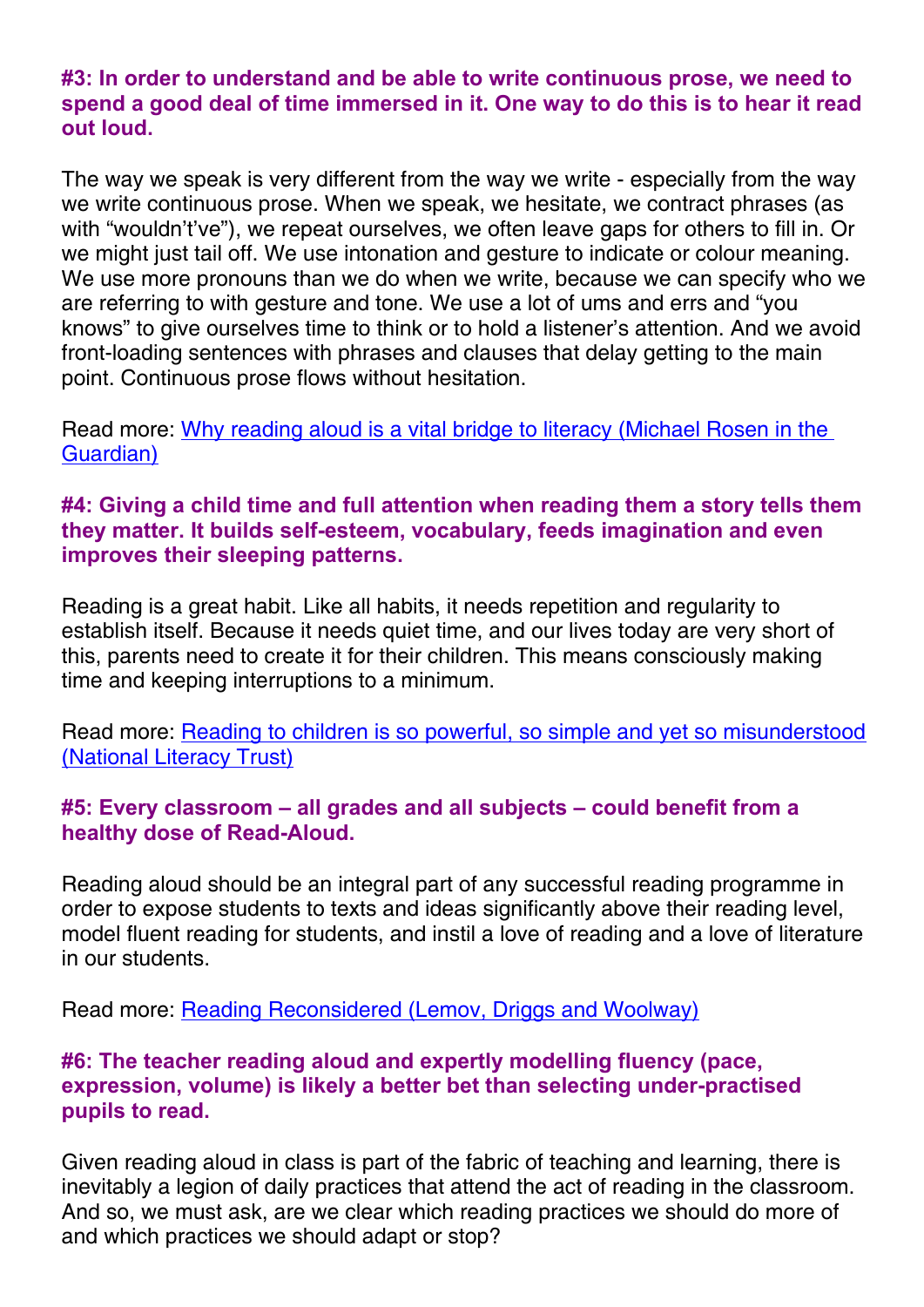There is evidence to suggest that we should carefully adapt the common act of 'round-robin reading' (RRR). RRR describes the all-too-common act of selecting pupils at random to read aloud one after another - e.g. every pupil on the register reads that week – but no significant practice or rehearsal is involved.

Read more: [Who should read aloud in class? \(Alex Quigley\)](https://www.theconfidentteacher.com/2022/02/who-should-read-aloud-in-class/)

#### **#7: Research shows that reading aloud to your students - even long after they're reading independently - benefits learners of all ages.**

All too many educators abandon read-alouds past primary school, but research shows that the practice can have a powerful impact on older kids too. From teachers modelling their thinking process while reading in front of the class to parsing academic texts in other subjects, creating a culture of reading starts with reading out loud.

Listen to/watch more: [Why Reading Aloud Never Gets Old \(2.47min Edutopia video](https://www.edutopia.org/video/why-reading-aloud-never-gets-old)  [clip and transcript\)](https://www.edutopia.org/video/why-reading-aloud-never-gets-old)

#### **#8: When reading aloud, it is the physical (pace, fluency, intonation) and social-emotional (audience awareness) strands of oracy which are at the forefront.**

The [Voice 21 Oracy Framework](https://voice21.org/wp-content/uploads/2019/10/The-Oracy-Framework-1-1.pdf) illustrates how the cognitive and linguistic strands are integral to reading comprehension; during booktalk, it is through the cognitive strand of oracy that students learn the predicting, clarifying, summarising and questioning skills so crucial to reading comprehension.

See more: [The Oracy Framework](https://voice21.org/wp-content/uploads/2019/10/The-Oracy-Framework-1-1.pdf)

### **#9: It is a way to be creating moments of connectedness and joy.**

Rebecca Bellingham speaks of the magic of reading aloud and how it creates the chance to connect and talk together, in consistent and meaningful ways … so that children not only fall in love with books and reading, and get better at it, but they also learn to think deeply, to consider other points of view ... learning to listen and look up.

Listen to/watch more: [TedTalk - \(9mins\)](https://www.youtube.com/watch?v=ZBuT2wdYtpM)

#### **#10: EEF recommendations outline how reading aloud plays a vital part in developing pupils' language capabilities and supporting pupils to develop fluent reading capabilities.**

The **[EEF Guidance Improving Literacy in Key Stage 2](https://educationendowmentfoundation.org.uk/education-evidence/guidance-reports/literacy-ks2) highlights:**